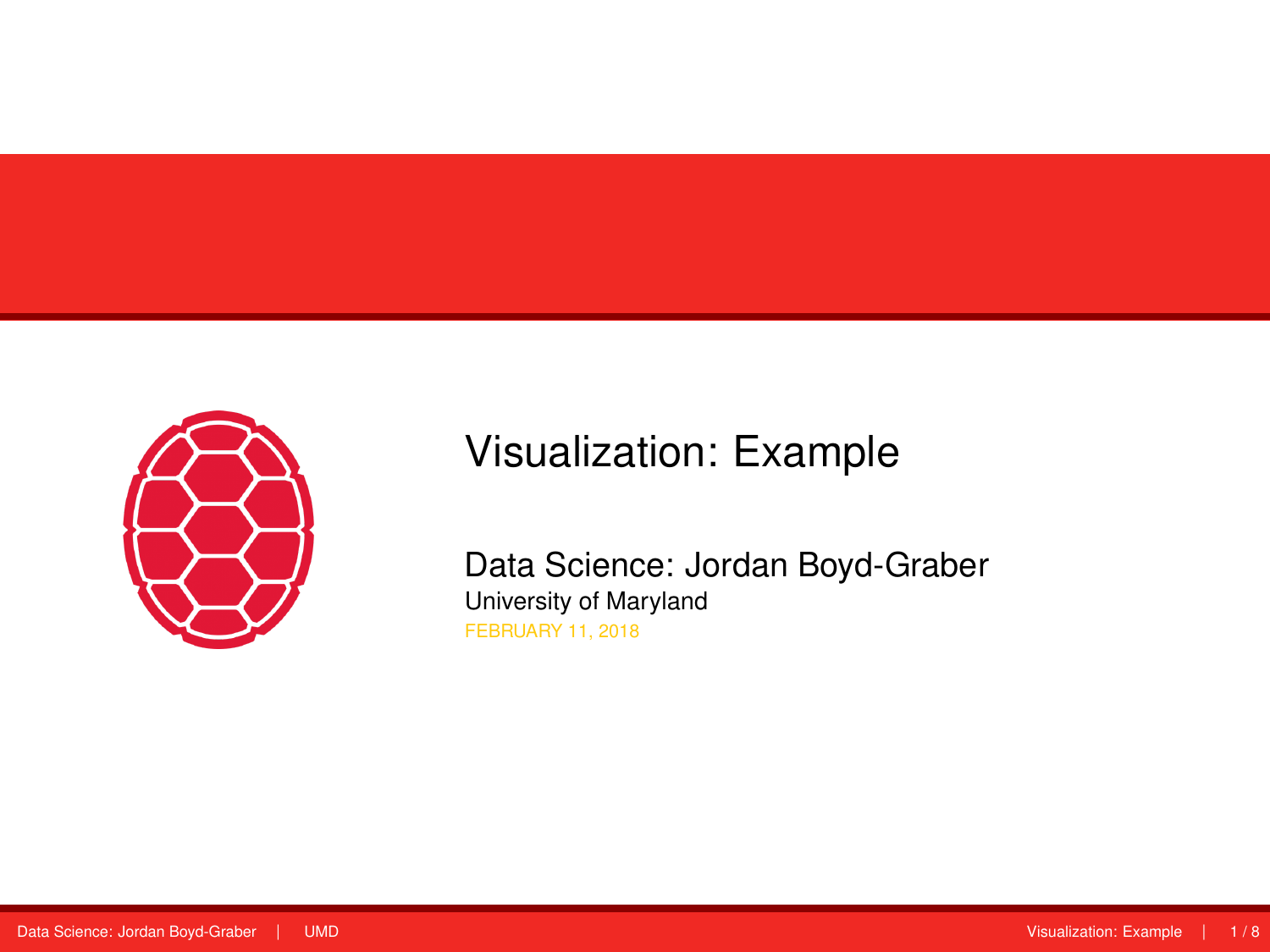

# Edward Tufte on Charles Joseph Minard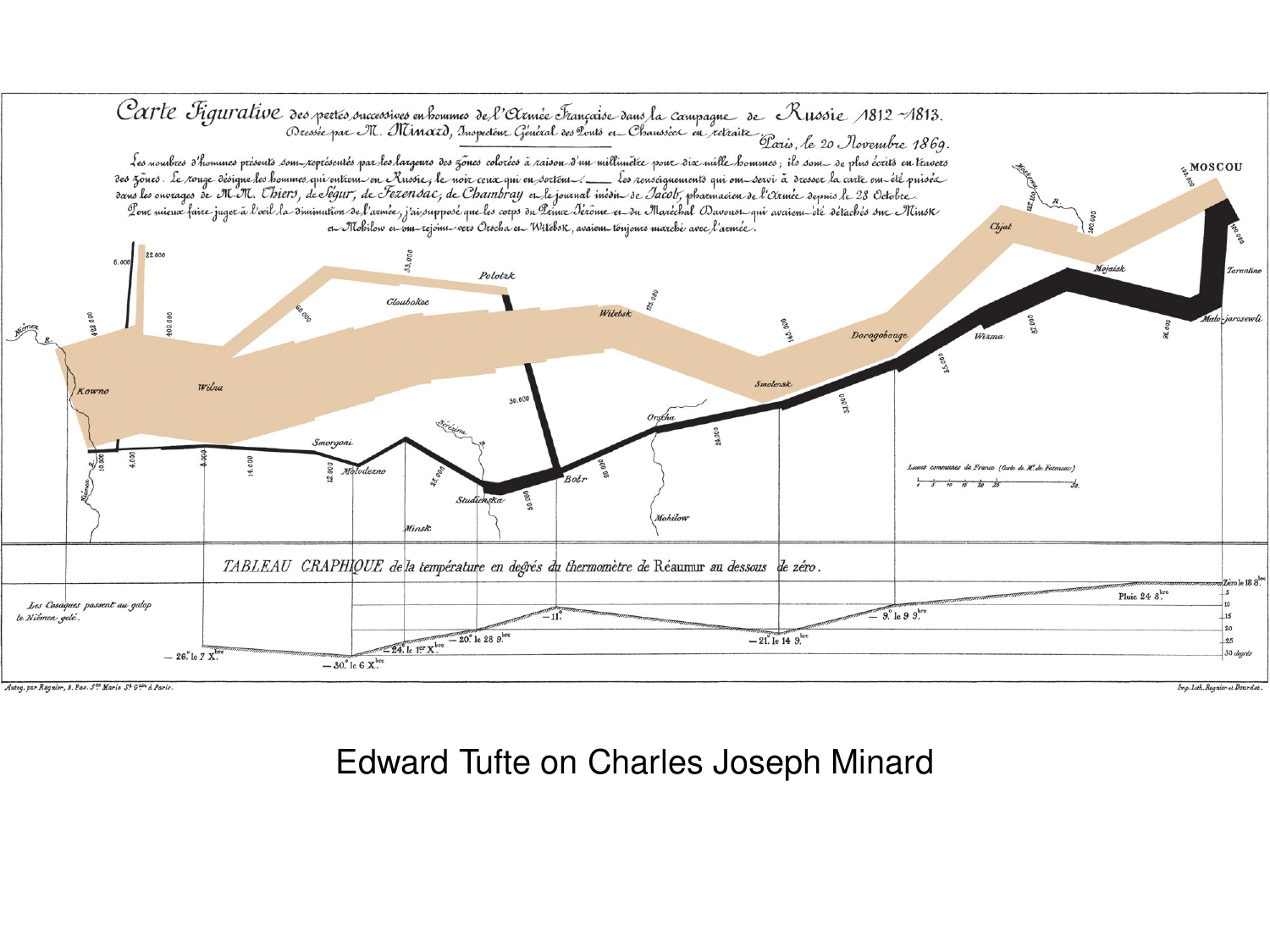### **Data (Troops)**

Long,Lat,Troops,Dir,Div 24.0,54.9,340000,Advance,1 24.5,55.0,340000,Advance,1 24.2,54.4,4000,Retreat,2 24.1,54.3,4000,Retreat,2 24.6,55.8,6000,Retreat,3 24.2,54.4,6000,Retreat,3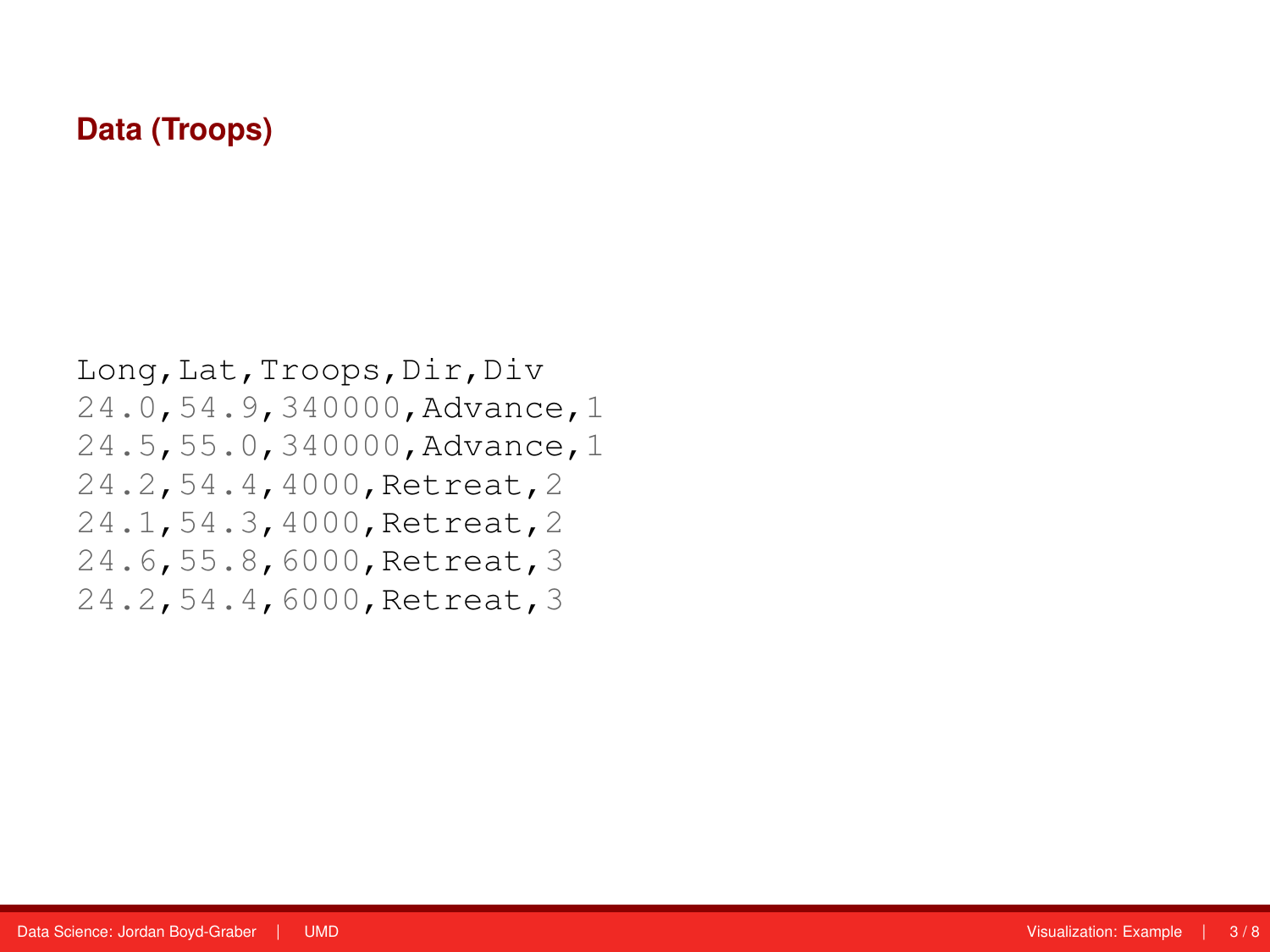# **Cities**

Long, Lat, City 24.0,55.0,Kowno 25.3,54.7,Wilna 26.4,54.4,Smorgoni 26.8,54.3,Molodexno 27.7,55.2,Gloubokoe 27.6,53.9,Minsk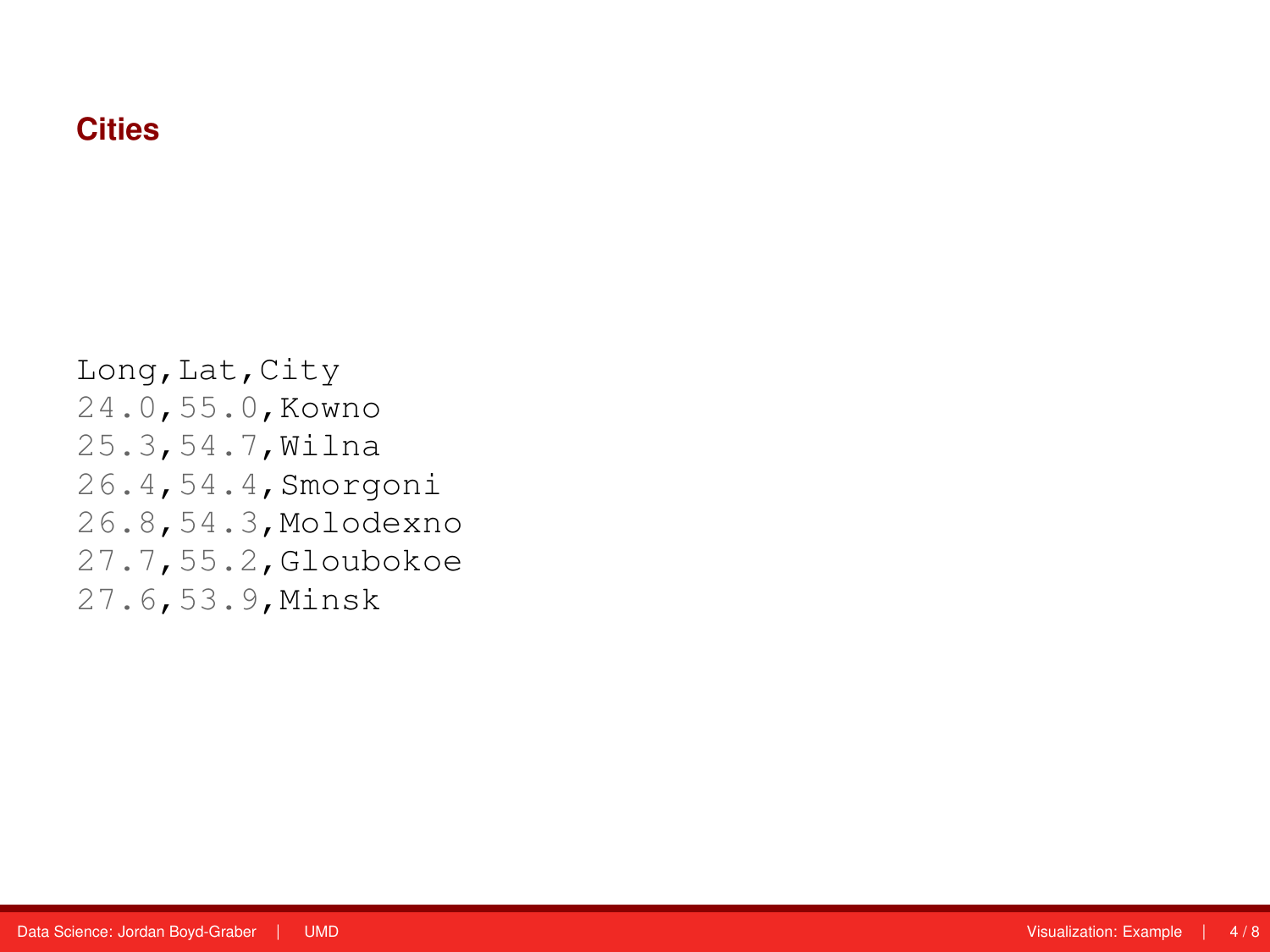#### **Plot Troops**



plot\_troops = (ggplot(troops, aes('Long', 'Lat')) + geom\_path(aes(size = 'Troops',  $color = 'Dir',$  $group = 'Div')$ ))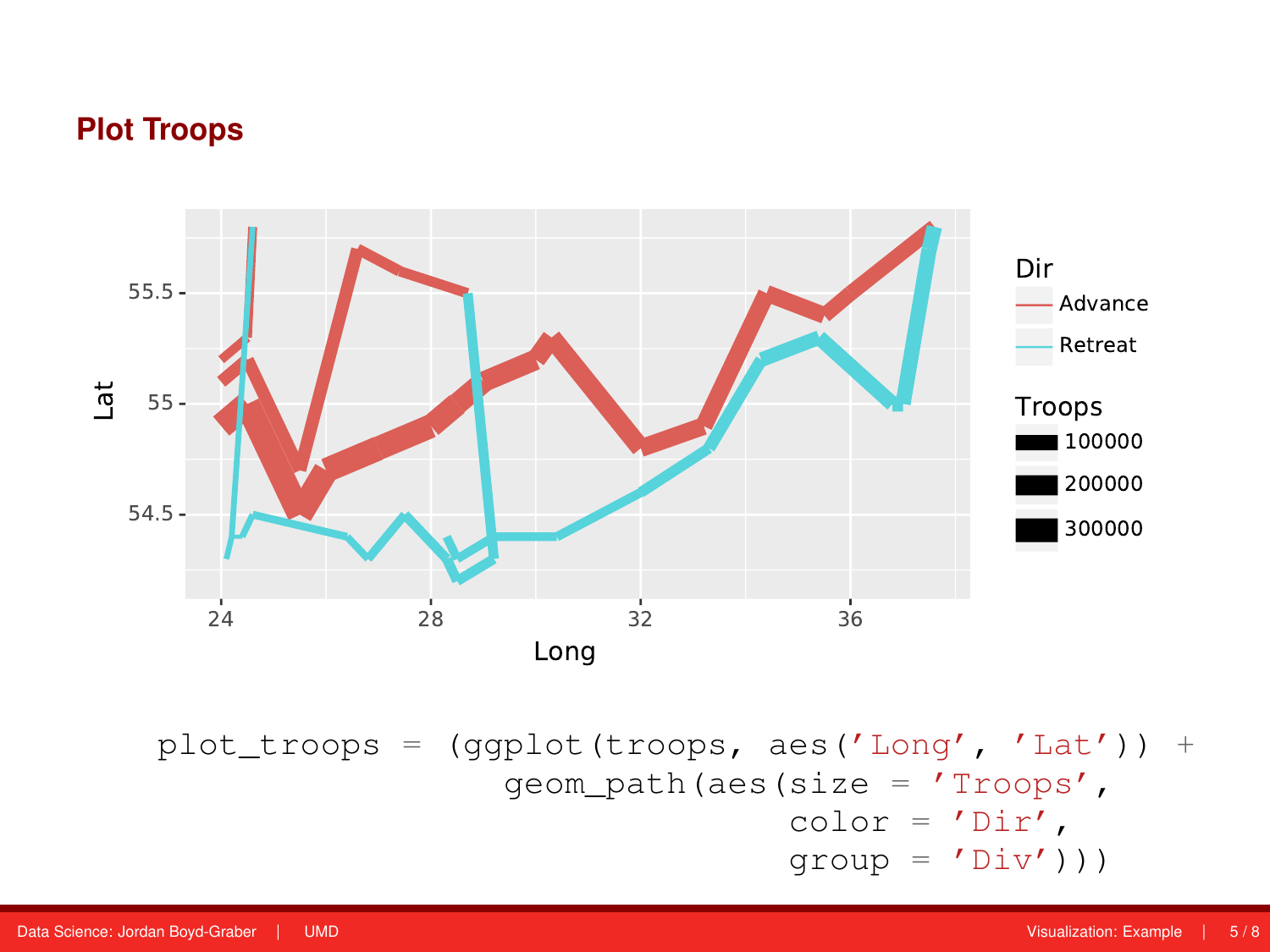# **Add Cities**



 $both = plot\_troops + geom\_text (aes(label='City'),$ size=7, data=cities)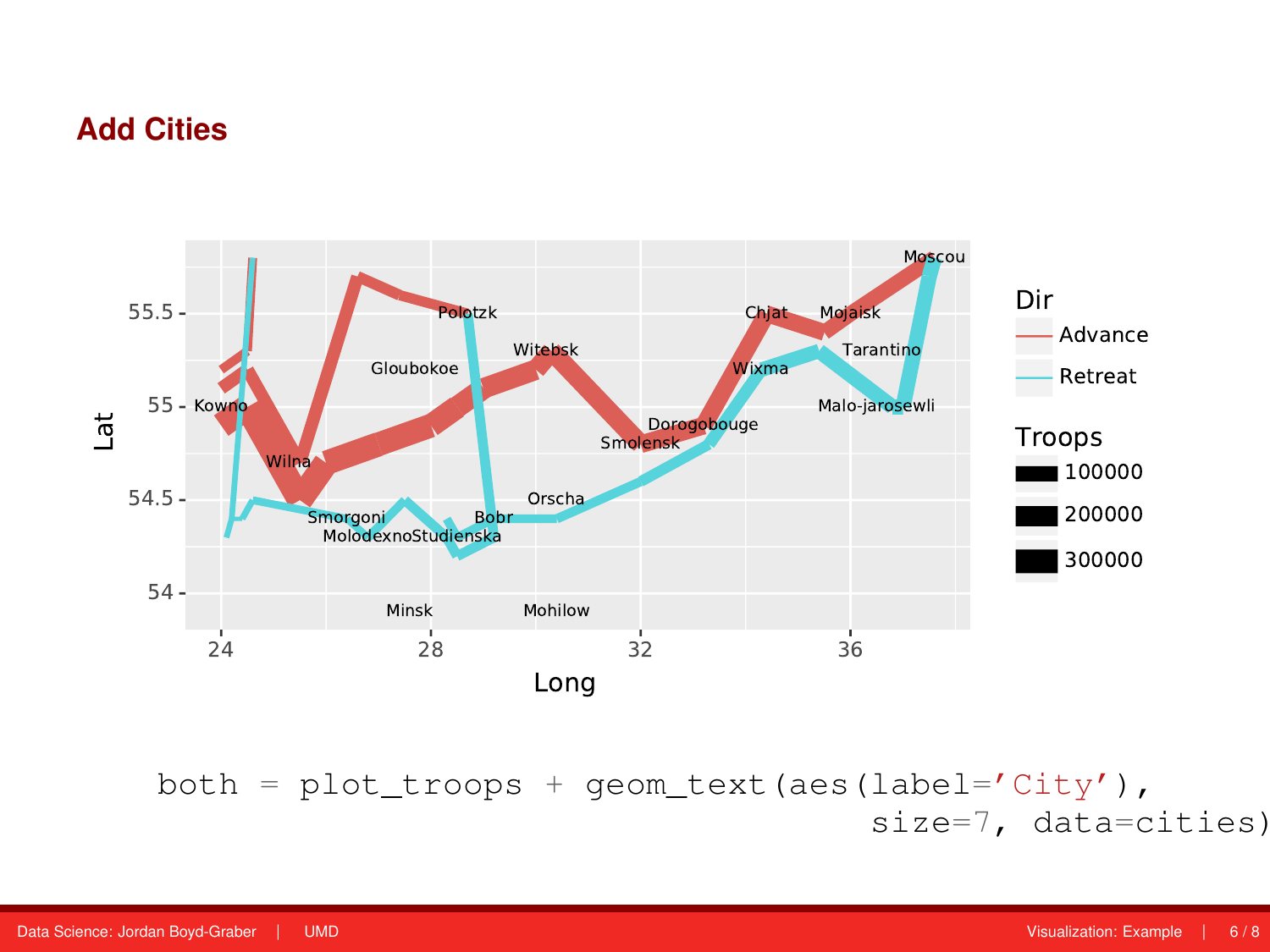# **Make Prettier**



polish = both + scale\_color\_manual( $["#888888", "#990000"]$ )